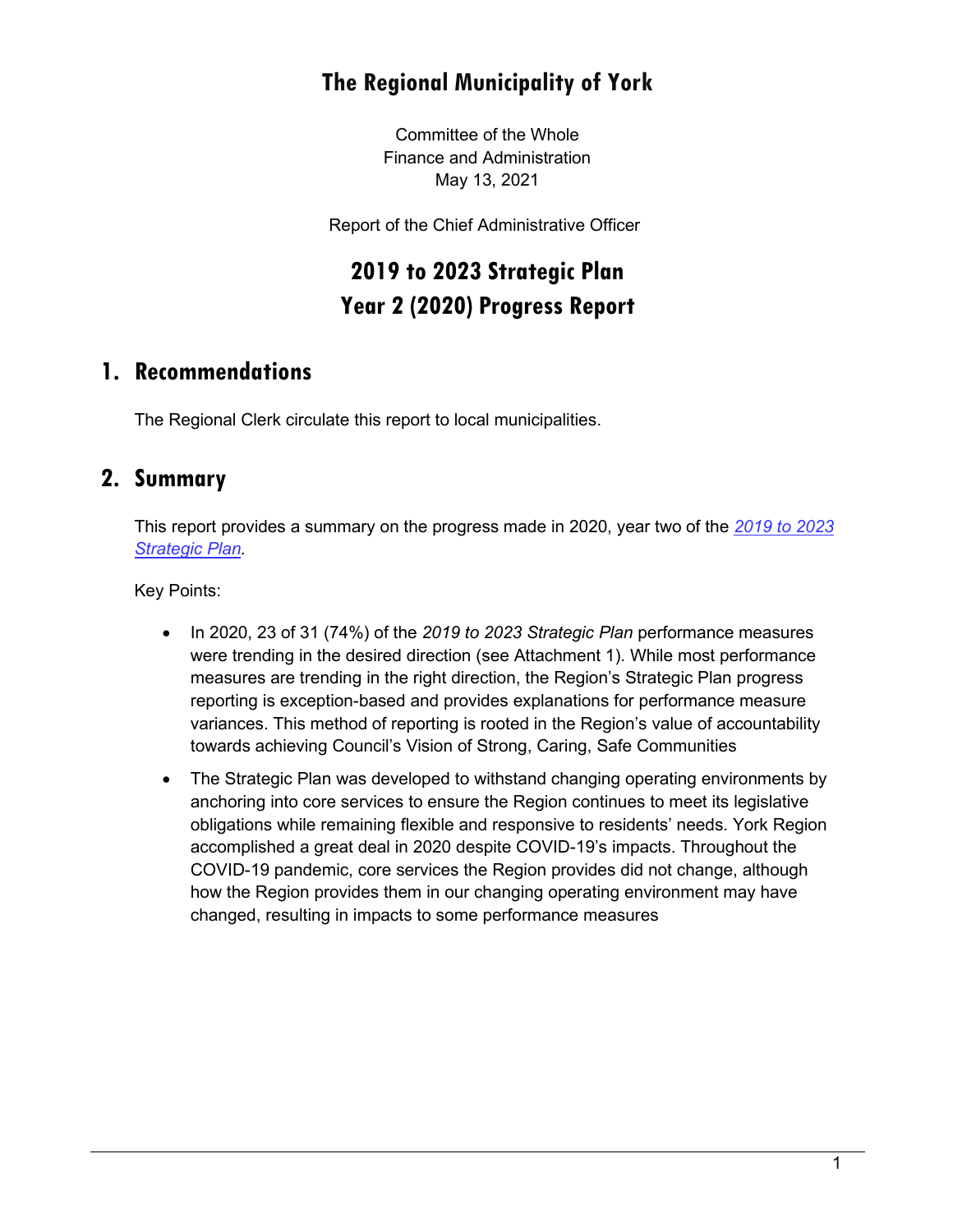# **3. Background**

### **The Strategic Plan sets out critical steps needed for the Region to move towards meeting Council's Vision**

To achieve Council's Vision of Strong, Caring, Safe Communities, the Region sets priorities over each four-year term of Council through the Strategic Plan. The Strategic Plan alignment with Vision ensures that decisions made today set a course for the desired future.

On February 28, 2019, Council endorsed the *[2019 to 2023 Strategic Plan](https://www.york.ca/wps/wcm/connect/yorkpublic/e9612765-7323-40bf-904c-715cd0c21d6b/18453_CorporateStrategicPlan-Approved.pdf?MOD=AJPERES&CVID=mLVOUvn)* tabled with the *2019 to 2022 Regional Budget*. Strategic Plan progress reports are presented to Council annually. This report provides a summary on the progress made on performance measures in year two (2020) of the *2019 to 2023 Strategic Plan*.

### **Performance accountability considers York Region's specific contributions to the well-being of our communities**

Performance accountability is measured through performance measures that capture how well a core service is working to contribute to our communities' well-being. Performance measures in the *2019 to 2023 Strategic Plan* are tracked to ensure that objectives are met, with variances reported to Council annually.

### **In March 2020, York Region declared a state of emergency in response to the COVID-19 pandemic**

On March 23, 2020, York Region declared a state of emergency in response to the evolving COVID-19 pandemic. Throughout the pandemic, the province has put public health measures in place to limit the transmission of COVID-19. This resulted in the cancellation of organized events, closures of facilities and businesses and shutdown of non-essential services. York Region administrative facilities were closed to the public until further notice and included temporary disruption to some York Region programs and services. During these times of uncertainty and rapid change, the number one priority is protecting the health and safety of residents and all our communities.

# **4. Analysis**

# **IMPACTS OF COVID-19 ON YORK REGION'S** 2019 TO 2023 STRATEGIC PLAN

### **The** 2019 to 2023 Strategic Plan **was developed to withstand changing operating environments**

The *2019 to 2023 Strategic Plan* was developed to withstand changing operating environments by anchoring the plan in core services to ensure the Region continues to meet its legislative obligations while remaining flexible and responsive to residents' needs. This approach was critical in maintaining progress during the COVID-19 pandemic.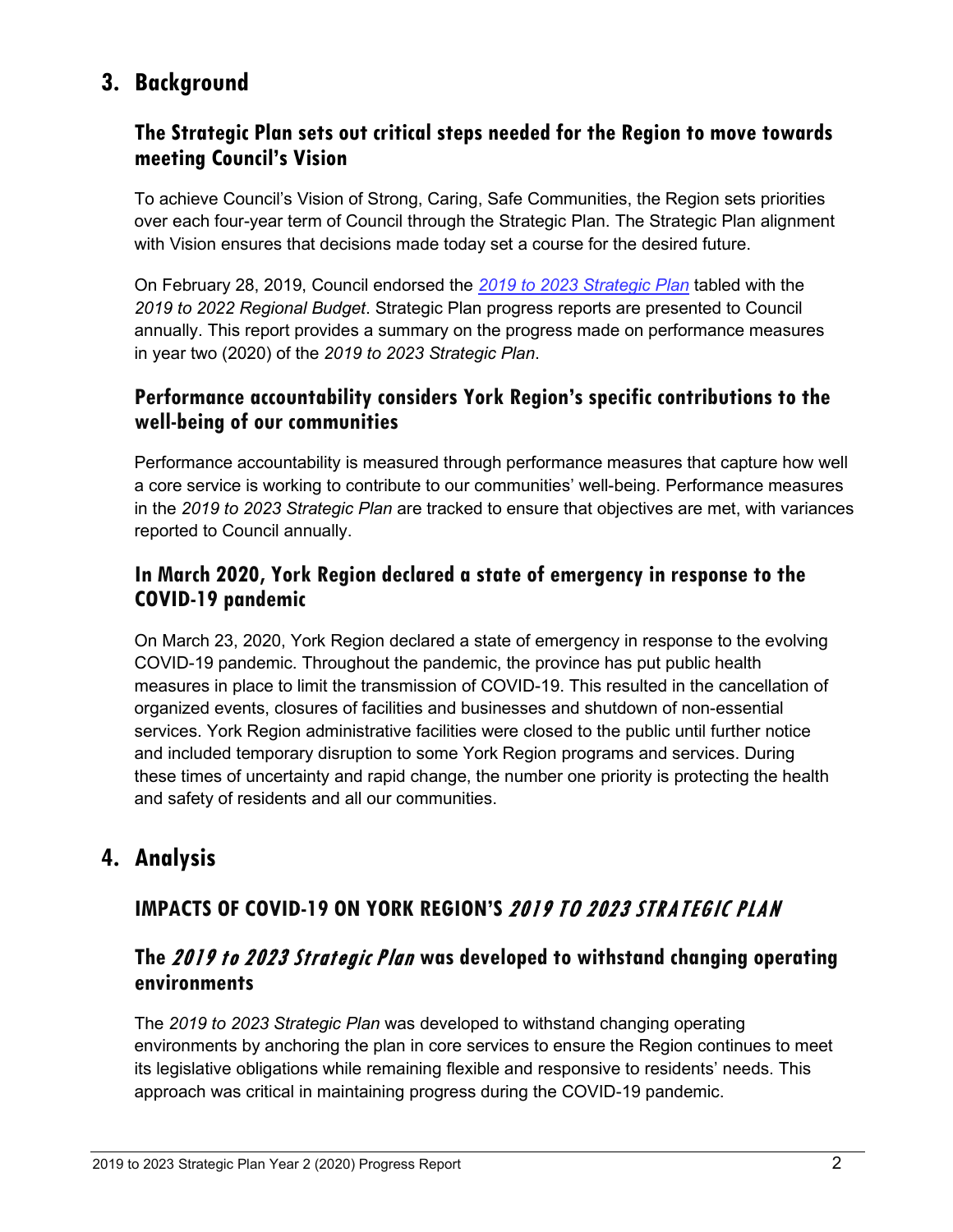The *2019 to 2023 Strategic Plan's* priorities, objectives, key performance measures and activities set for the four-year Council term are still relevant. Programs and services the Region provides have not changed even though how the Region provides them in our changing operating environment may have been impacted.

The annual progress report summarizes progress on the baseline trends over the four most recent data points available to create the baseline reference. As fluctuations can occur from year-to-year, it is more meaningful to report on the baseline trend as a four-year impact summary, rather than annual variance. While most performance measures are trending in the desired direction, the Region's Strategic Plan progress reporting is exception-based and provides explanations for performance measure variances. This method of reporting is rooted in the Region's value of accountability towards achieving Council's Vision of Strong, Caring, Safe Communities.

### **Highlighting York Region achievements during COVID-19**

York Region accomplished a great deal in 2020 despite COVID-19's impacts. Here is a snapshot of what has been accomplished:

- Reached 5.26 million visits to york.ca and deployed new business solutions, dashboards and online projects to support pandemic response
- Achieved top scores in the Ontario Chief Drinking Water Inspector's report, with 99.98% of samples meeting provincial standards
- Completed 133 lane kilometres of road rehabilitation and 86 lane kilometres of road preservation projects
- Launched six electric buses to support our goal of zero greenhouse gas emissions by 2051
- Continued planning and development activity amid a global pandemic
- Received more than 30 awards and accreditations across various departments

### **Some performance measures were impacted by COVID-19**

As a result of staff redeployments to the COVID-19 operational response and the temporary disruption to some Regional programs and services, some performance measures were impacted by the pandemic.

Two (2) performance measures have no data available:

- Percentage of 17-year-old students in compliance with *Immunization of Schools Pupils Act*
- Percentage of food service premises with a certified food handler at all times

Three (3) performance measures were not trending in the desired direction: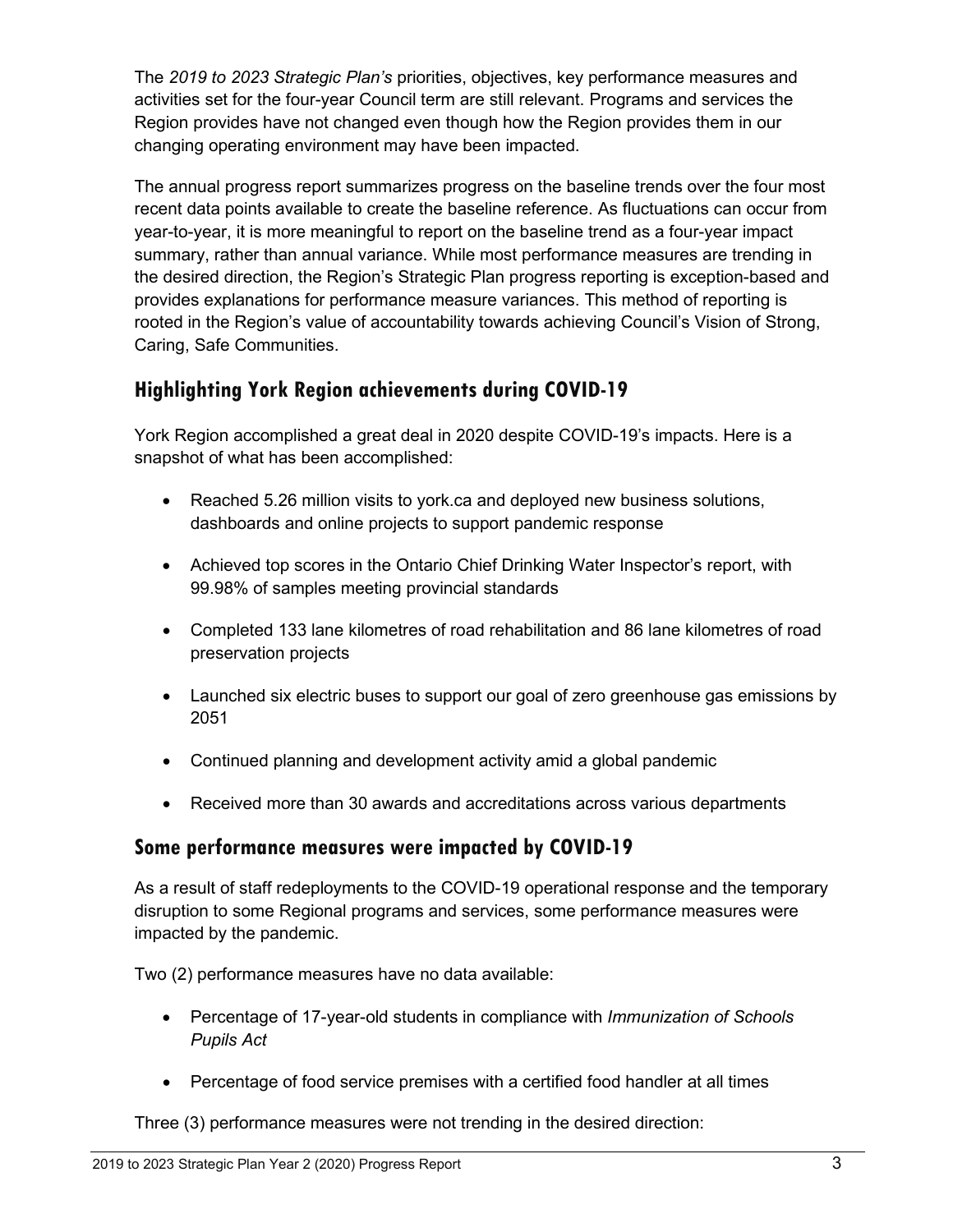- Number of transit ridership per capita
- Percentage of individuals and families remaining stably housed after six months who were homeless or at risk of homelessness
- Number of trees and shrubs planted annually through the Regional Greening Strategy Program

Attachment 2 provides a more detailed explanation of each performance measure and how they were impacted by the pandemic.

In 2020, the COVID-19 pandemic brought about major changes in the way people live, work and play. For example, all modes of travel were affected, even after restrictions were eased. Private vehicle travel fell sharply at the start of the lockdown but rebounded by year-end. There was a noticeable shift in traffic patterns as volumes became more uniform through the day. Some of these shifts may last well beyond the pandemic with better bearings on the future of York Region residents. For example, key partnerships were developed between York Region and partner agencies to coordinate and leverage services and funding opportunities for those impacted by COVID-19. These partnerships and lessons learned will help inform York Region service and response even after the pandemic ends.

# 2019 TO 2023 STRATEGIC PLAN **PERFORMANCE MEASURES**

Performance measures help demonstrate York Region's specific contribution to the wellbeing of our communities. The Year 2 (2020) Progress Report summarizes progress on the baseline trends over four data points using 2016 as the baseline reference year where possible. As fluctuations can occur from year-to-year, it is more meaningful to report on the baseline trend as a four-year impact summary rather than annual variance.

### **74% of the Strategic Plan's performance measures were trending in the desired direction**

In 2020, 23 of 31 (74%) performance measures' current baselines were trending in the desired direction (see Attachment 1).

The performance measure outlining the percentage of York Region clients receiving help to improve housing stability shows data not available due to data collection constraints. Working with community partners, York Region delivers several housing stability programs providing a range of shorter- and longer- term supports, including rent-geared-to-income subsidies, portable housing benefits, outreach, case management and counselling and emergency and transitional housing. In 2020, 9,244 households received help to improve housing stability – a slight increase from 9,236 households that received assistance in 2019. For the next progress report, staff will develop a method to report on the percentage of York Region clients receiving help to improve their housing stability.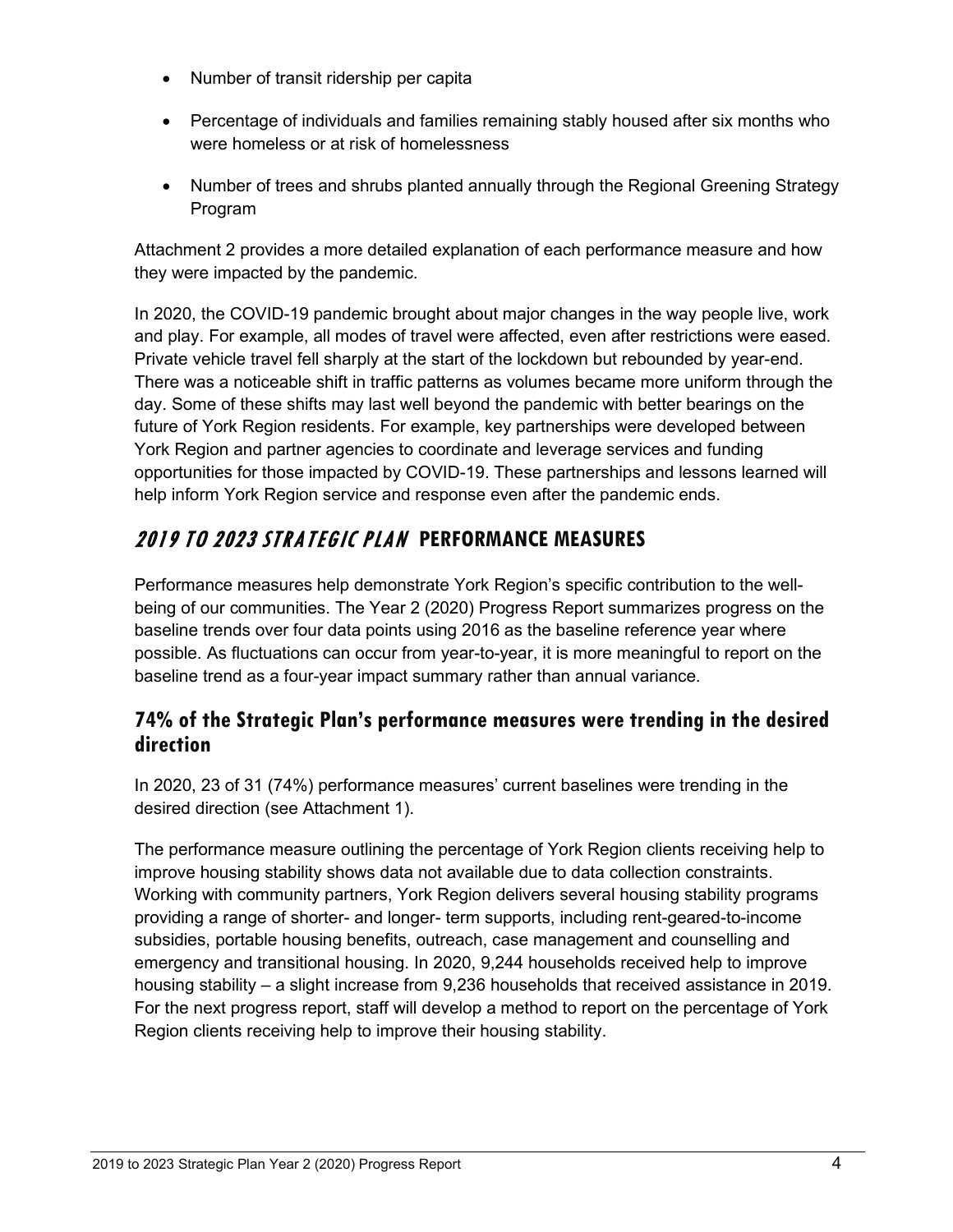### **Five performance measures were not trending in the desired direction**

Five (5) out of 31 (16%) of the performance measures' current baseline trends were not trending in the desired direction (see Attachment 1):

• Number of transit ridership per capita (due to COVID-19)

The number of transit ridership per capita decreased significantly compared to previous years in 2020, reaching 9.5 million riders. Ridership was primarily impacted due to the COVID-19 pandemic with work-from-home initiatives, school closures and limitations on travel for leisure. In addition, the service area population of York Region decreased slightly in 2020 as select low performing routes were discontinued due to the ridership decline.

• Percentage of regional roads with sidewalks and/or dedicated bike lanes in urban areas

In 2020, 85% of regional roads have an adjacent sidewalk and/or dedicated bike lane in urban areas. This is a 1% increase compared to 2019. However, when comparing 2020 data (85%) with 2018 data (88%) as the baseline reference year, baseline trends for this performance measure are not trending in the desired direction. 2018 was the first year the percentage of regional roads with sidewalks and/or dedicated bike lanes in urban areas was measured. In 2019, the data collection methodology was refined to provide more accurate data by using multiple data sets, which has slightly lowered the percentage as reported in 2018. York Region continues to include pedestrian and cycling facilities as part of road improvement projects in partnership with local partners, and this trend is expected to be maintained or increase as the urbanization of the Region continues.

• Percentage of individuals and families remaining stably housed after six months who were homeless or at risk of homelessness (due to COVID-19)

In 2020, 81% of individuals and families remain stably housed after six months who were previously homeless or at risk of homelessness. Overall housing retention in 2020 was comparable to 2019 despite the COVID-19 pandemic. However, due to the pandemic, York Region was unable to work with emergency housing providers that employ housing support works to provide support and capacity building to finalize an approach that ensures accurate and consistent data collection. Homelessness Community Programs plan to resume these conversations in 2021.

Recognizing that seniors and those experiencing homelessness, low income and other challenges faced higher risk to their health and safety, York Region moved quickly when the pandemic was declared to develop a coordinated response with key partners. An important early step was creating the COVID-19 Community Coordination Initiative with United Way Greater Toronto and other organizations. Using Access York, FindHelp 211 data, and information from surveys and consultation with agencies, partners identified major concerns across the Region and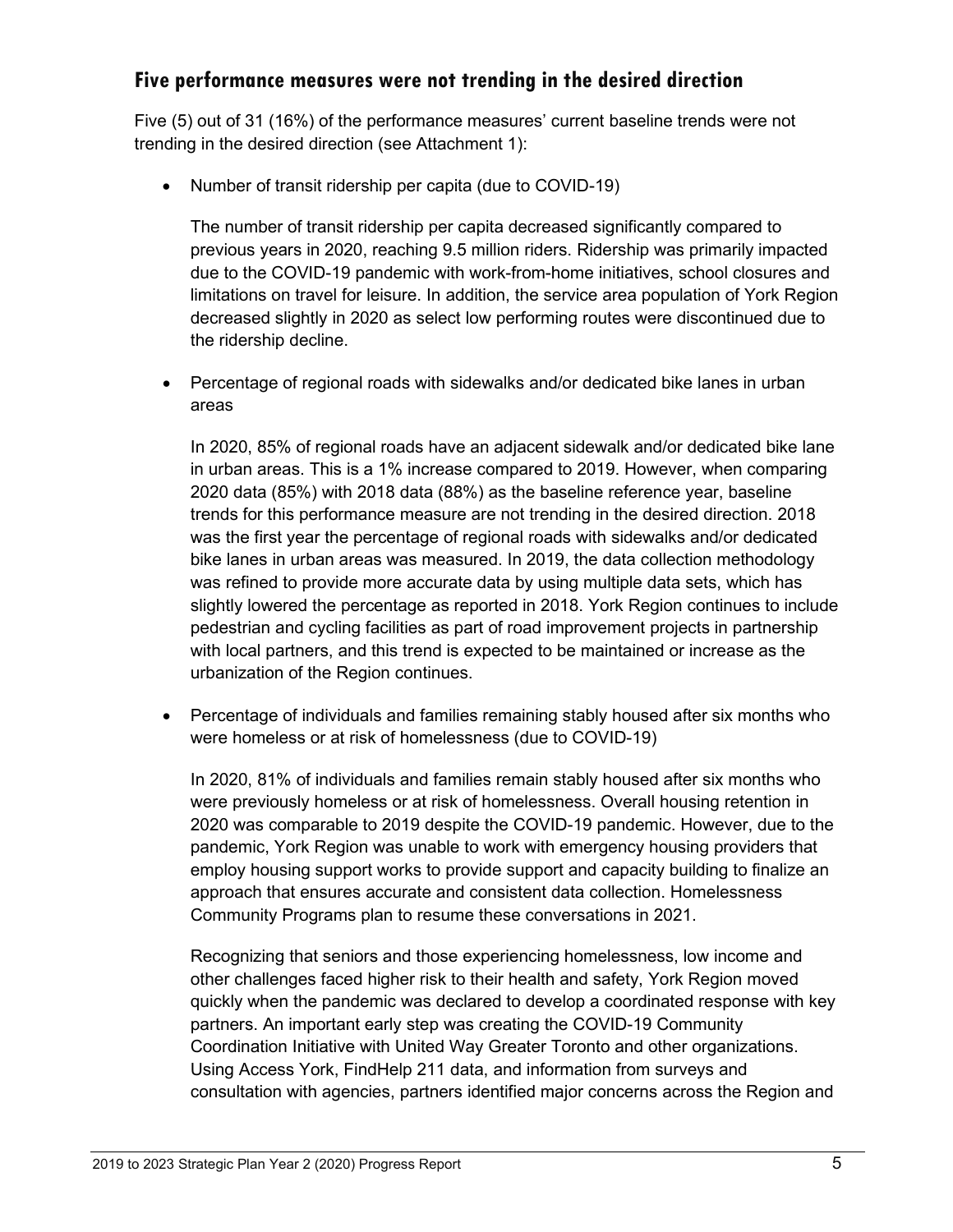looked for opportunities to work together to coordinate and leverage services and funding opportunities.

Finding new ways to provide shelter safely while seeking more stable housing was identified early in the pandemic and continues to be a priority. Working with the United Way Greater Toronto, local municipalities, private companies, community organizations and other partners, the Region was able to quickly open two new temporary shelters. These shelters have helped to stop the spread of COVID-19 into other emergency housing facilities in the Region.

• Number of trees and shrubs planted annually through the Regional Greening Strategy Program (due to COVID-19)

The number of trees and shrubs planted annually through the Regional Greening Strategy Program decreased in 2020 compared to previous years' achievements. In 2020 the target of 70,000 was nearly met with 60,539 trees and shrubs planted. Decreases were largely due to COVID-19-related safety concerns with accessing private property sites. Plantings missed in 2020 are anticipated to be made up in the coming years.

• Percentage of regional assets with a condition assessment rating of fair or better condition

The overall percentage of core assets with a condition assessment rating of fair or better decreased slightly in 2020 to 86%. This is due to aging road assets which did not have a sustainable funding source. In 2019, Regional Council approved drawing from the Asset Replacement Reserve to fund road assets.

Attachment 2 is an exception report summarizing these five performance measures. The summary outlines additional contributing factors for performance relating to each measure and activities planned to support future progress.

# **5. Financial**

Costs associated with the delivery of the *2019 to 2023 Strategic Plan* are aligned with the multi-year budget. The 2021 to 2022 Regional Budget, approved on March 25, 2021, supports fiscal responsibility within a complex environment and continues to focus on delivering the key priorities of the *2019 to 2023 Strategic Plan,* while responding to fiscal challenges, including COVID-19 impacts and investments in capital infrastructure.

The financial impacts of COVID-19 on the Region in 2020 totaled approximately \$186.5 million. Senior government funding of approximately \$90 million helped offset the overall impacts, resulting in a net impact to the Region of \$96.5 million.

Impacts to the Region's budget directly affects the Region's ability to achieve the four key result areas of Economic Vitality, Healthy Communities, Sustainable Environment and Good Government. Reductions to planned contributions and budgetary allocations would have to be made up in future years, resulting in impacts on generations to come.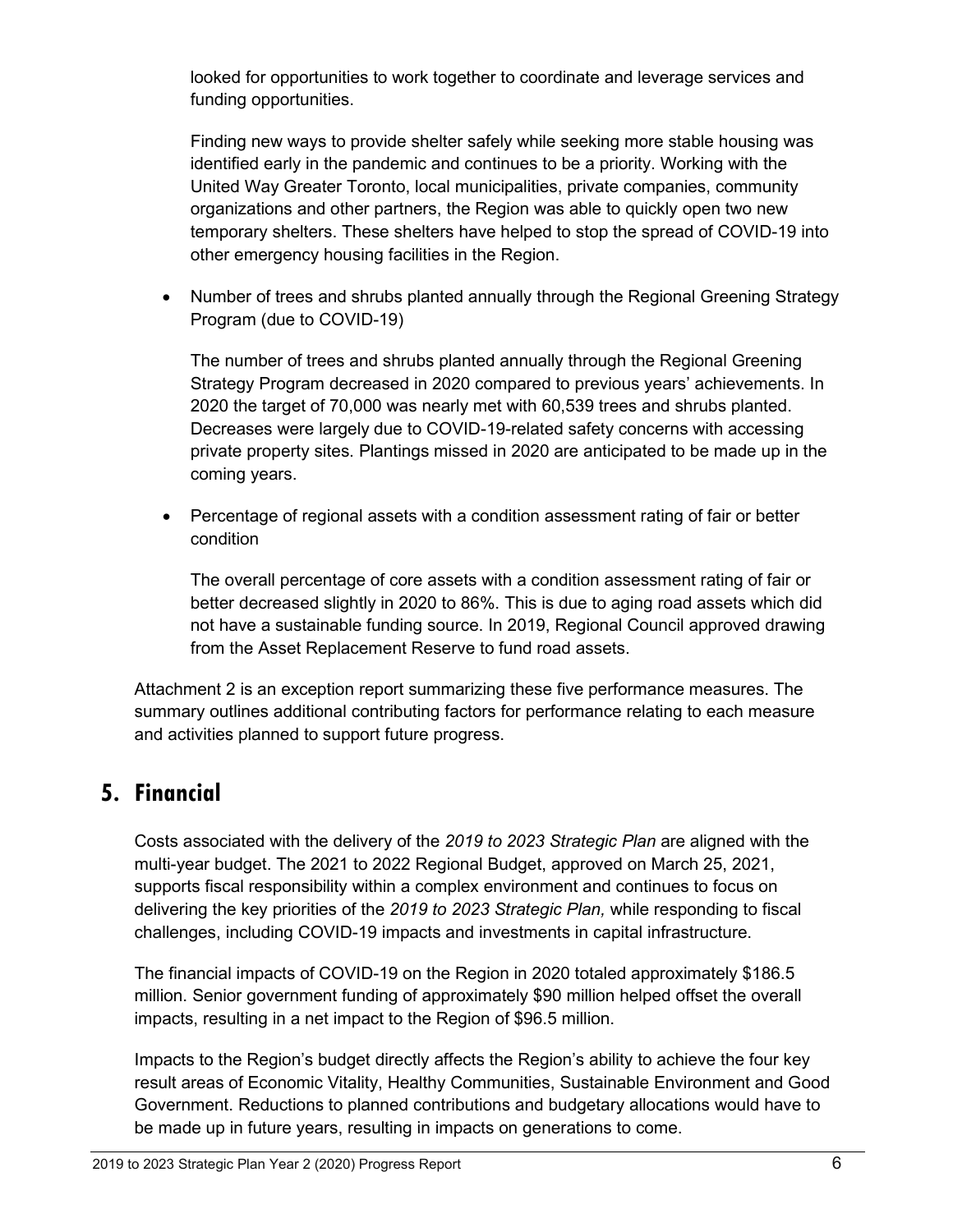# **6. Local Impact**

The Region's *2019 to 2023 Strategic Plan* shares similar strategic priorities as local municipalities. The progress made in year two of the Region's four-year Strategic Plan continues to support the strong alignment of strategic priorities profiled in many of the local municipalities' plans.

# **7. Conclusion**

The Year 2 (2020) Progress Report provides Council with an update on how the Region is progressing towards meeting its strategic priorities. York Region accomplished a great deal in 2020 despite COVID-19's impacts on much of the operating environment. In Year 2 (2020), 74% (23 of 31) of performance measures are trending in the desired direction. This demonstrates York Region's dedicated commitment made in Year 2 in taking specific, implementable strategies and actions, while responding to COVID-19, to address turning and maintaining the curves of performance measures toward achieving the priorities captured in the Strategic Plan. It is recommended this report be circulated to local municipalities for their information.

For more information on this report, please contact Krista South, Executive Manager, Office of the Chief Administrative Officer at 1-877-464-9675 ext. 71208. Accessible formats or communication supports are available upon request.

Approved for Submission: **Bruce Macgregor**

Chief Administrative Officer

April 30, 2021 Attachments (2) #12491234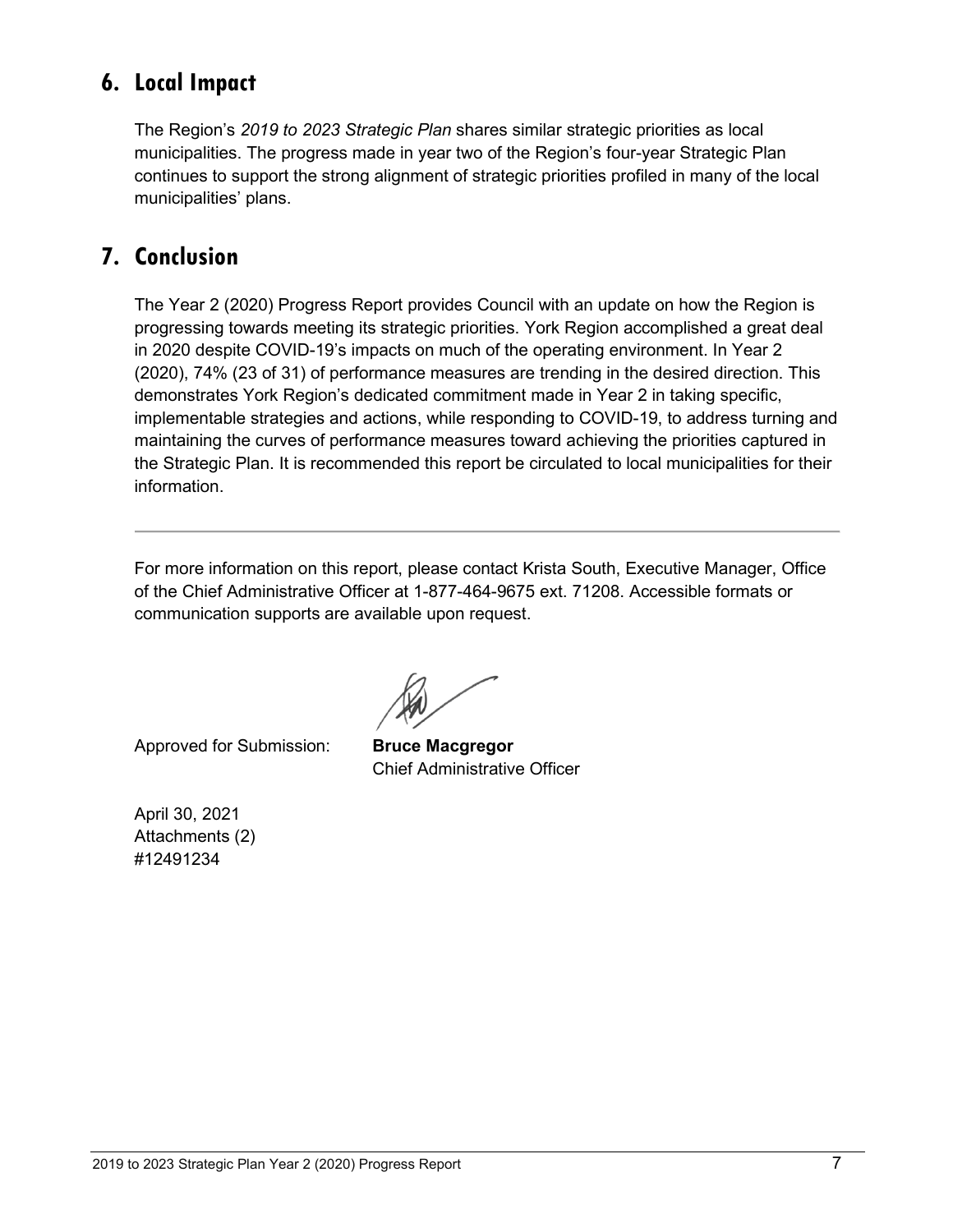# 2019 TO 2023 STRATEGIC PLAN YEAR 2 (2020) PROGRESS REPO

**Result Area** 

**Economic** 

**Vitality** 

**SUMMARY:** 23 of 31 = 74% of Performance Measures Trending in the

| <b>2023 STRATEGIC PLAN</b><br>2020) PROGRESS REPORT                                             |          |                                  |          |                      |                      | <b>ATTACHMENT 1</b>             |
|-------------------------------------------------------------------------------------------------|----------|----------------------------------|----------|----------------------|----------------------|---------------------------------|
| 1 = 74% of Performance Measures Trending in the Desired Direction                               |          |                                  |          |                      |                      |                                 |
| <b>Performance Measure</b>                                                                      | 2016     | <b>Historical Data</b><br>2017   | 2018     | <b>YEAR1</b><br>2019 | <b>YEAR2</b><br>2020 | <b>Baseline</b><br><b>Trend</b> |
| Increase % of business engagements resulting in business retention,<br>expansion and attraction | 44%      | 45%                              | 37%      | 53%                  | 61%                  |                                 |
| Maintain # of transit ridership per capita                                                      | 20.7     | 20.8                             | 20       | 19.8                 | 9.5                  |                                 |
| Increase # of kilometres of bus rapidways                                                       | 8.70     | 12.30                            | 12.30    | 27.30                | 33.70                |                                 |
| Increase # of people and employment within 500 metres of transit                                |          | Data not available for reporting | 241,000  | 257,000              | 265,000              |                                 |
| Maintain % of on-time performance on all transit routes                                         | 94.58%   | 94.14%                           | 91.45%   | 91.48%               | 94.74%               |                                 |
| Increase # of road lane kilometres                                                              | 4,174.51 | 4,229.70                         | 4,265.12 | 4,293.00             | 4,318.00             |                                 |
| Maintain % of residents that rate York Region as a safe place to live                           | 96%      | 96%                              | 94%      | 95%                  | 96%                  |                                 |
| Maintain police emergency (Priority 1) response time in minutes                                 | 7:12     | 7:06                             | 7:00     | 6:50                 | 6:44                 |                                 |
| Maintain % of municipal drinking water samples meeting Ontario<br>Drinking Water Standards      | 9996%    | 99 93%                           | 99 89%   | 100,00%              | 99 98%               |                                 |

|                                                                                                                                                                    | Maintain # of transit ridership per capita                                                                                      | 20.7                                   | 20.8                             | 20                               | 19.8     | 9.5                                    |  |  |  |
|--------------------------------------------------------------------------------------------------------------------------------------------------------------------|---------------------------------------------------------------------------------------------------------------------------------|----------------------------------------|----------------------------------|----------------------------------|----------|----------------------------------------|--|--|--|
|                                                                                                                                                                    | Increase # of kilometres of bus rapidways                                                                                       | 8.70                                   | 12.30                            | 12.30                            | 27.30    | 33.70                                  |  |  |  |
|                                                                                                                                                                    | Increase # of people and employment within 500 metres of transit                                                                | Data not available for reporting       |                                  | 241,000                          | 257,000  | 265,000                                |  |  |  |
|                                                                                                                                                                    | Maintain % of on-time performance on all transit routes                                                                         | 94.58%                                 | 94.14%                           | 91.45%                           | 91.48%   | 94.74%                                 |  |  |  |
|                                                                                                                                                                    | Increase # of road lane kilometres                                                                                              | 4,174.51                               | 4,229.70                         | 4,265.12                         | 4,293.00 | 4,318.00                               |  |  |  |
| <b>Healthy</b><br><b>Communities</b>                                                                                                                               | Maintain % of residents that rate York Region as a safe place to live                                                           | 96%                                    | 96%                              | 94%                              | 95%      | 96%                                    |  |  |  |
|                                                                                                                                                                    | Maintain police emergency (Priority 1) response time in minutes                                                                 | 7:12                                   | 7:06                             | 7:00                             | 6:50     | 6:44                                   |  |  |  |
|                                                                                                                                                                    | Maintain % of municipal drinking water samples meeting Ontario<br>Drinking Water Standards                                      | 99.96%                                 | 99.93%                           | 99.89%                           | 100.00%  | 99.98%                                 |  |  |  |
|                                                                                                                                                                    | Increase % of regional roads with sidewalks and/or dedicated bike<br>lanes in urban areas                                       | Data not available for reporting       |                                  | 88%                              | 84%      | 85%                                    |  |  |  |
|                                                                                                                                                                    | Increase % of 17-year-old students in compliance with Immunization of<br>School Pupils Act                                      |                                        | 86.43%                           | 91.83%                           | 92.00%   | Data not<br>available for<br>reporting |  |  |  |
|                                                                                                                                                                    | Increase % of food service premises with a certified food handler at all<br>times                                               | 47%                                    | 52%                              | 68%                              | 77%      | Data not<br>available for<br>reporting |  |  |  |
|                                                                                                                                                                    | Increase % of York Region clients receiving help to improve their<br>housing stability                                          |                                        |                                  | Data not available for reporting |          |                                        |  |  |  |
|                                                                                                                                                                    | Maintain paramedic response time for emergency response services to<br>meet Council approved targets                            |                                        | 78%                              | 76%                              | 76%      | 76%                                    |  |  |  |
|                                                                                                                                                                    | Increase # of advocacy activities related to long-term care beds                                                                | Data not available for reporting       |                                  | 3                                | 13       | 10                                     |  |  |  |
|                                                                                                                                                                    | Decrease # of days to determine York Region residents' eligibility for<br>social assistance                                     | 9                                      | 9                                | 8                                | 8        | 3                                      |  |  |  |
|                                                                                                                                                                    | Decrease # of children with an immediate need waiting for subsidized<br>childcare                                               | 1,957                                  | 1,258                            | 1,575                            | 2,152    | 1,855                                  |  |  |  |
|                                                                                                                                                                    | Increase % of individuals and families remaining stably housed after<br>six months who were homeless or at risk of homelessness | Data not available for reporting       |                                  |                                  | 83%      | 81%                                    |  |  |  |
| <b>Sustainable</b><br><b>Environment</b>                                                                                                                           | Maintain % of wastewater receiving treatment                                                                                    |                                        | 99.97%                           | 99.99%                           | 100.00%  | 99.97%                                 |  |  |  |
|                                                                                                                                                                    | Maintain % of residential solid waste diverted from landfill                                                                    | 91%                                    | 93%                              | 94%                              | 94%      | 93%                                    |  |  |  |
|                                                                                                                                                                    | Decrease # of megalitres of treated water consumed per 100,000<br>population                                                    | 10,718                                 | 9,605                            | 9,855                            | 10,004   | 10,368                                 |  |  |  |
|                                                                                                                                                                    | Decrease # of per capita greenhouse gas emissions across Regional<br>operations in tonnes                                       | 69.70                                  | 64.80                            | 65.20                            | 65.40    | 55.50                                  |  |  |  |
|                                                                                                                                                                    | Increase % of growth occurring within the built-up areas                                                                        | 44.5%                                  | 46.9%                            | 59.3%                            | 75.0%    | 59.0%                                  |  |  |  |
|                                                                                                                                                                    | Increase % of development applications meeting timeline<br>commitments                                                          |                                        | Data not available for reporting |                                  | 100%     | 100%                                   |  |  |  |
|                                                                                                                                                                    | Maintain # of trees and shrubs planted annually through the Regional<br><b>Greening Strategy Program</b>                        |                                        | 85,464                           | 101,122                          | 102,332  | 60,539                                 |  |  |  |
| Good<br><b>Government</b>                                                                                                                                          | Maintain / Improve comparative \$ of operating cost per unit<br>of service*                                                     | 0.86                                   | 0.91                             | 1.00                             | 1.01     | 0.95                                   |  |  |  |
|                                                                                                                                                                    | Increase % of public-facing transactions that can be completed online<br>or with a mobile device                                | Data not available for reporting       |                                  | 60%                              | 73%      | 75%                                    |  |  |  |
|                                                                                                                                                                    | Increase % of reserve-to-debt ratio                                                                                             | 79%                                    | 86%                              | 99%                              | 111%     | 117%                                   |  |  |  |
|                                                                                                                                                                    | Maintain % of regional assets with a condition assessment rating of<br>fair or better condition                                 | Data not<br>available for<br>reporting | 91%                              | 90%                              | 87%      | 86%                                    |  |  |  |
|                                                                                                                                                                    | Maintain % of York Region residents that are satisfied with Regional<br>government                                              | 86%                                    | 78%                              | 75%                              | 81%      | 87%                                    |  |  |  |
|                                                                                                                                                                    | Increase # of open data sets                                                                                                    | 163                                    | 177                              | 214                              | 228      | 228                                    |  |  |  |
| *NOTE: 2018 as baseline year and considered trending in the right direction compared to inflation. 2020 data may be subject to change based on finalized FIR data. |                                                                                                                                 |                                        |                                  |                                  |          |                                        |  |  |  |

**LEGEND**  $\bullet$  = Trending in the desired direction  $\bullet$  = Not trending in the desired direction  $\bullet$  = Collecting data

\*\*Performance measures negatively impacted due to the COVID-19 pandemic.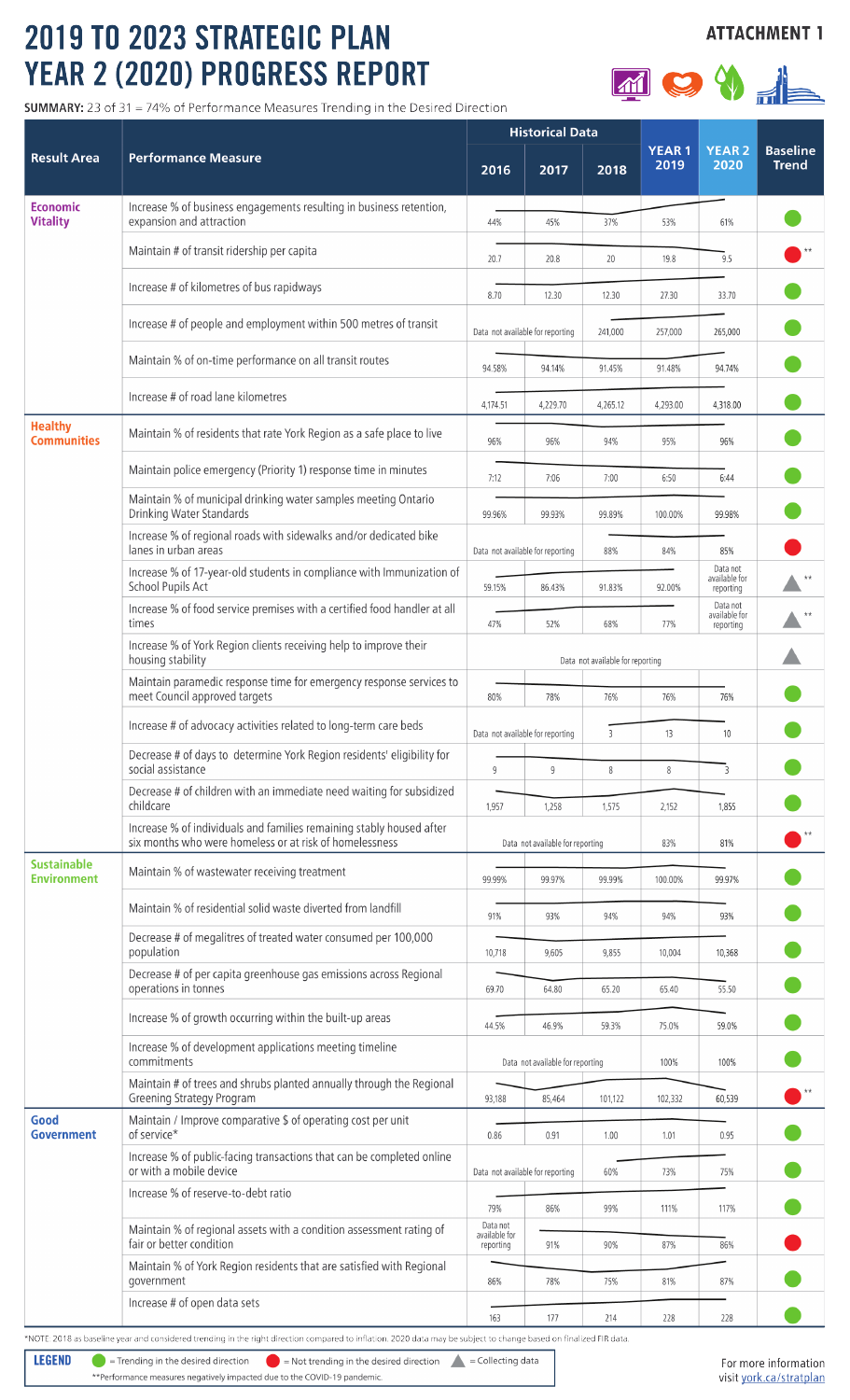# **Exception Report Summary**

2019 to 2023 Strategic Plan Year 2 (2020) Progress Report – Performance Measures

#### **Performance Measures Not Trending in the Desired Direction**

Five (5) of 31 (16%) of the Strategic Plan's performance measures' current baseline trends were not trending in the desired direction (see Attachment 1):

- Number of transit ridership per capita (due to COVID-19)
- Percentage of regional roads with sidewalks and/or dedicated bike lanes in urban areas
- Percentage of individuals and families remaining stably housed after six months who were homeless or at risk of homelessness (due to COVID-19)
- Number of trees and shrubs planted annually through the Regional Greening Strategy Program (due to COVID-19)
- Percentage of regional assets with a condition assessment rating of fair or better condition

Contributing factors for the performance of each of these measures are detailed below.

#### **Performance Measures With No Data Available for Reporting**

In 2020, three (3) performance measures had no data available for reporting:

- Percentage of 17-year-old students in compliance with *Immunization of Schools Pupils Act* (due to COVID-19)
- Percentage of food service premises with a certified food handler at all times (due to COVID-19)
- Percentage of York Region clients receiving help to improve their housing stability

Explanations for the lack of data for each of these measures are detailed below.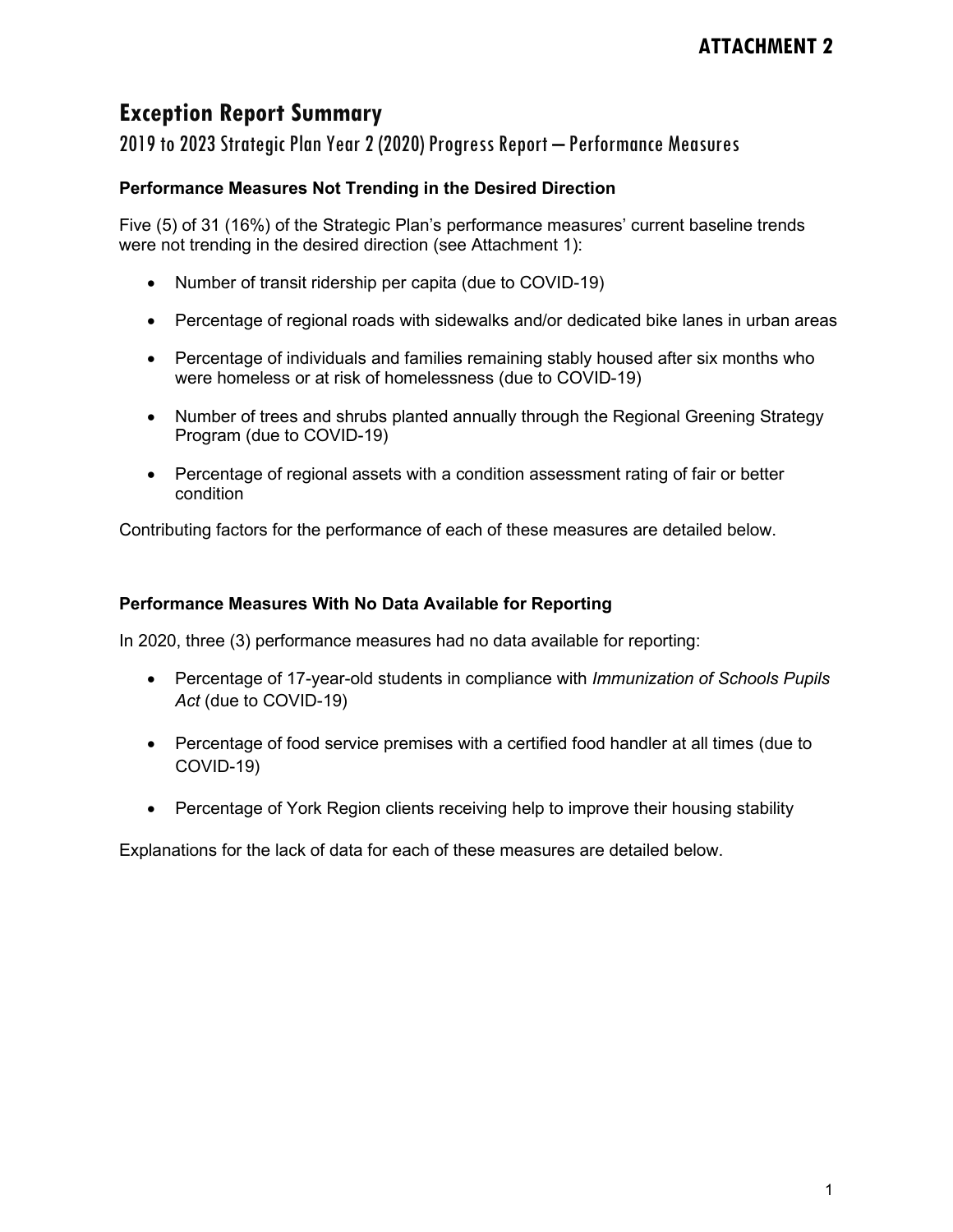# **Performance Measures Not Trending in the Desired Direction**



#### **Maintain number of transit ridership per capita**

The number of transit ridership per capita decreased significantly compared to previous years in 2020, reaching 9.5 million riders. Ridership was primarily impacted due to the COVID-19 pandemic with work-from-home initiatives, school closures and limitations on travel for leisure. In addition, the service area population of York Region decreased slightly in 2020, as select low performing routes were discontinued due to the ridership decline. However, Mobility On-Request service areas were expanded. In 2020, there were 9.5 million transit riders across the York Region Transit system.

Over the past few years, transit ridership has been decreasing as a direct result of decrease to revenue service hours and impacts from construction. Revenue service hour decreases have been a result of budgetary restraints to pay for capital expenditures. A clear trend was identified between construction areas and corresponding ridership. In areas where construction was occurring, ridership in those corridors and routes connecting to them decreased due to increased travel times and delays.

The regional road network continues to be under pressure due to significant growth across York Region. To manage this demand on our regional roads, highways and transit system, the Region is continuing to focus providing mobility for all modes of travel (walking, cycling, transit and auto uses) through improved transit services, development of complete and walkable communities, improved network infrastructure and connections as well as promoting active transportation through the implementation of cycling facilities.



#### **Increase percentage of regional roads with sidewalks and/or dedicated bike lanes in urban areas**

In 2020, 85% of regional roads have an adjacent sidewalk and/or dedicated bike lane in urban areas. This is a 1% increase compared to 2019. This increase indicates that regional road segments added in 2020 included a sidewalk and/or bicycle lane adjacent to it, or that additional sidewalks and/or bicycle lanes were added to existing road segments.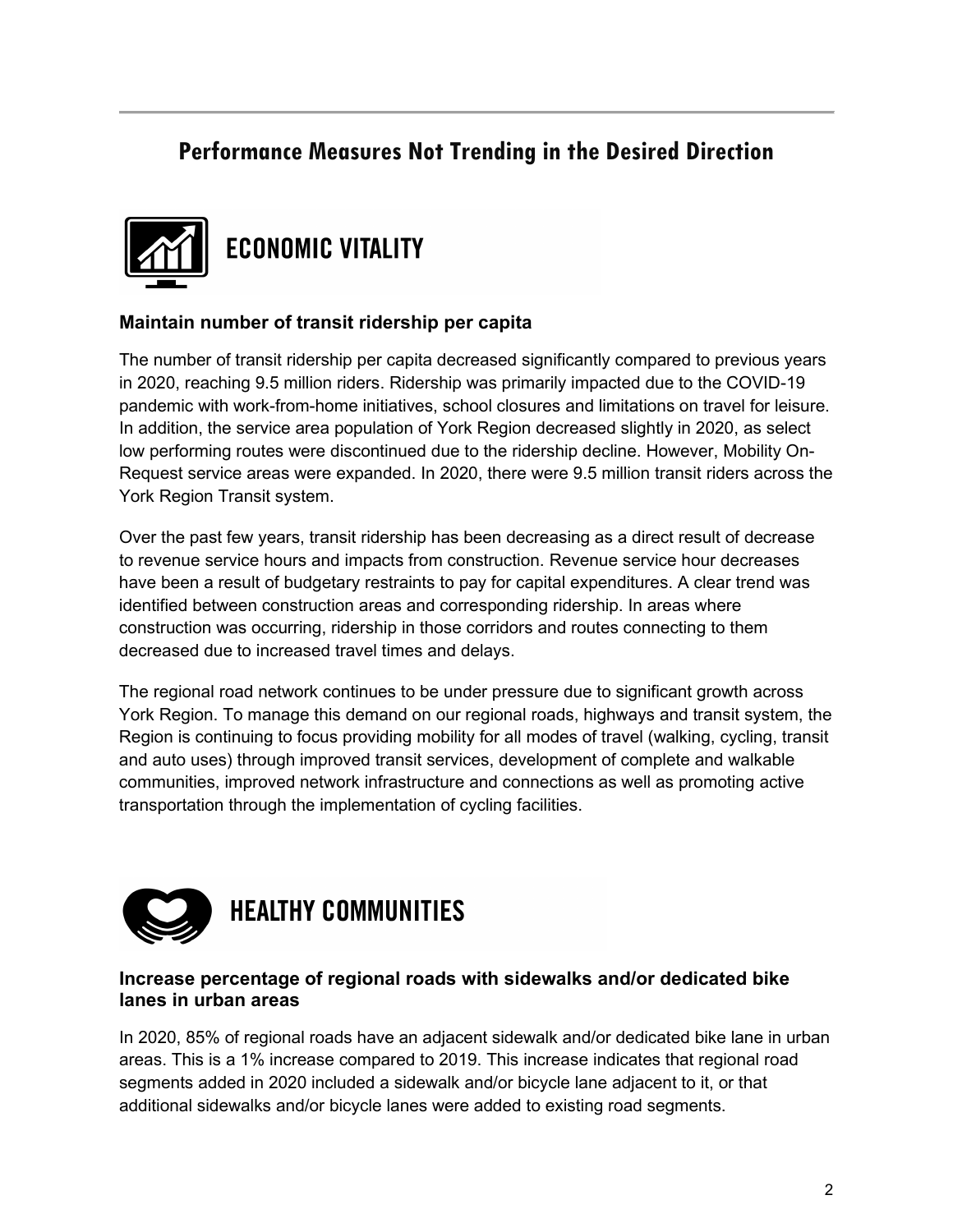However, when comparing 2020 data (85%) with 2018 data (88%) as the baseline reference year, baseline trends for this performance measure are not trending in the desired direction. 2018 was the first year the percentage of regional roads with sidewalks and/or dedicated bike lanes in urban areas was measured. This performance measure illustrates the number of regional roads that have a sidewalk or bike lane adjacent to it and relies on municipal data sets inputted by York Region local municipalities into the Spatial Data Warehouse. In 2019, the data collection methodology was refined to provide more accurate data by using multiple data sets, which has slightly lowered the percentage as reported in 2018. As the data sets are refined each time entered, there may be a change in municipal data sets entered and slight fluctuations may appear due to data reporting becoming more accurate. York Region continues to include pedestrian and cycling facilities as part of road improvement projects in partnership with local partners, and this trend is expected to be maintained or increase as urbanization of the Region continues.

#### **Increase percentage of individuals and families remaining stably housed after six months who were homeless or at risk of homelessness**

In 2020, 81% of individuals and families remain stably housed after six months who were homeless or at risk of homelessness. Overall housing retention in 2020 was comparable to 2019 despite the COVID-19 pandemic. However, due to the pandemic, York Region was unable to work with emergency housing providers that employ housing support workers to provide support and capacity building to finalize an approach that ensures accurate and consistent data collection. Homelessness Community Programs plan to resume these conversations in 2021.

Recognizing that seniors and those experiencing homelessness, low income and other challenges faced higher risk to their health and safety, York Region moved quickly when the pandemic was declared to develop a coordinated response with key partners. An important early step was creating the COVID-19 Community Coordination Initiative with United Way Greater Toronto and other organizations. Using Access York, FindHelp 211 data, and information from surveys and consultation with agencies, partners identified major concerns across the Region and looked for opportunities to work together to coordinate and leverage services and funding opportunities.

Finding new ways to provide shelter safely while seeking more stable housing was identified early in the pandemic and continues to be a priority. Working with the United Way Greater Toronto, local municipalities, private companies, community organizations and other partners, the Region was able to quickly open two new temporary shelters. These shelters have helped to stop the spread of COVID-19 into other emergency housing facilities in the Region.

This measure excludes clients for whom 'housing status' was unknown or unavailable at 6 months, and may not reflect unique customers, as it is possible to access multiple programs in a calendar year.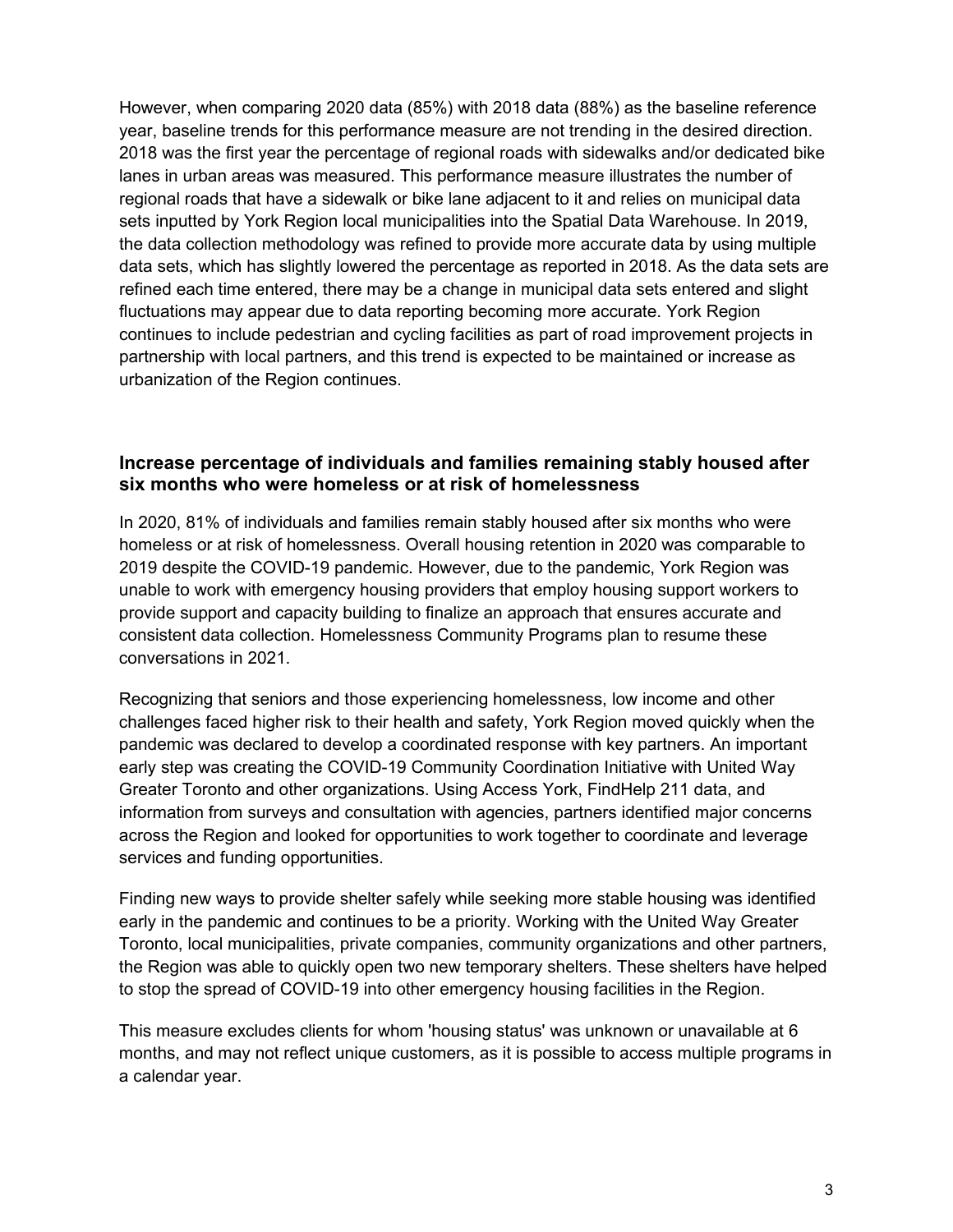

#### **Maintain number of trees and shrubs planted annually through the Regional Greening Strategy Program**

The number of trees and shrubs planted annually through the Regional Greening Strategy Program decreased in 2020 compared to previous years' achievements. In 2020, the target of 70,000 was nearly met with 60,539 trees and shrubs planted. Decreases were largely due to COVID-19 related safety concerns with accessing private property sites. Plantings missed in 2020 are anticipated to be made up in coming years.

In addition, the cancellation of tree planting programs in 2020 by the Lake Simcoe Region Conservation Authority (LSRCA) and reduced tree planting capacity from other partners contributed to the significant decline. Plantings missed in 2020 are anticipated to be made up in the coming years, with LSRCA indicating most 2020 plantings will be completed in 2021.

Since 2009, a total of 1,041,312 trees and shrubs have been planted in the Region. Over the same period, annual plantings have ranged from approximately 46,000 to over 100,000. These numbers do not include tree plantings associated with infrastructure projects.



#### **Maintain percentage of regional assets with a condition assessment rating of fair or better condition**

This performance measure includes only service areas deemed as "core assets" per O.Reg 588/17. (e.g. Water/Wastewater, Roads).

In 2020, the percentage of regional assets with a condition assessment rating of fair or better condition decreased slightly in 2020 to 86%. This is due to aging road assets which did not have a sustainable funding source. In 2019, Regional Council approved drawing from the Asset Management Reserve to fund road assets.

The Region continues improving asset management practices to better understand risks and vulnerabilities to service delivery and better link asset management decision-making with broader provincial acts and regulations, corporate policies, plans and budgets. Corporate Asset Management's last report to council was in 2018, whereby the Region completed its first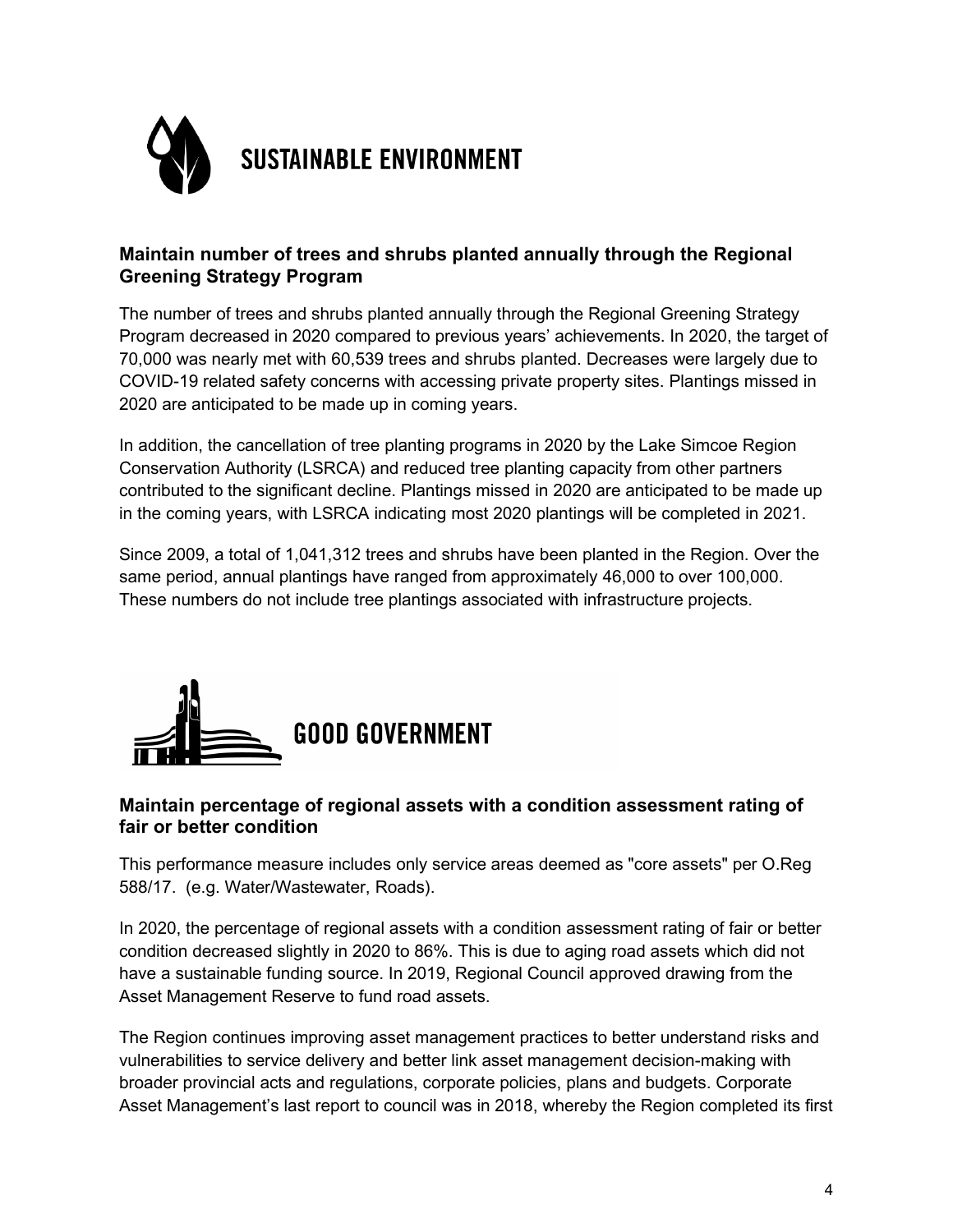Corporate Asset Management Plan and an update to the Corporate Asset Management Policy. Prior to the next update to the Corporate Asset Management Plan, the Region is working to define current and future Level of Service across all service infrastructure areas.

Water/Wastewater assets:

- In 2020, approximately 94% of the water/wastewater asset portfolio is in fair or better condition, which is unchanged from the previous reporting year
- All water and wastewater assets rated in poor or very poor condition have been programmed for rehabilitation or replacement

Transportation assets:

- In 2020, the decline in condition assessment rating is due to aging road assets and funding limitations in the past few years
- Transportation staff have been tracking this expected decline in condition and have been working with Finance to create a sustainable funding source. In 2019, Council approved an Asset Replacement Reserve which is now used to support road asset funding